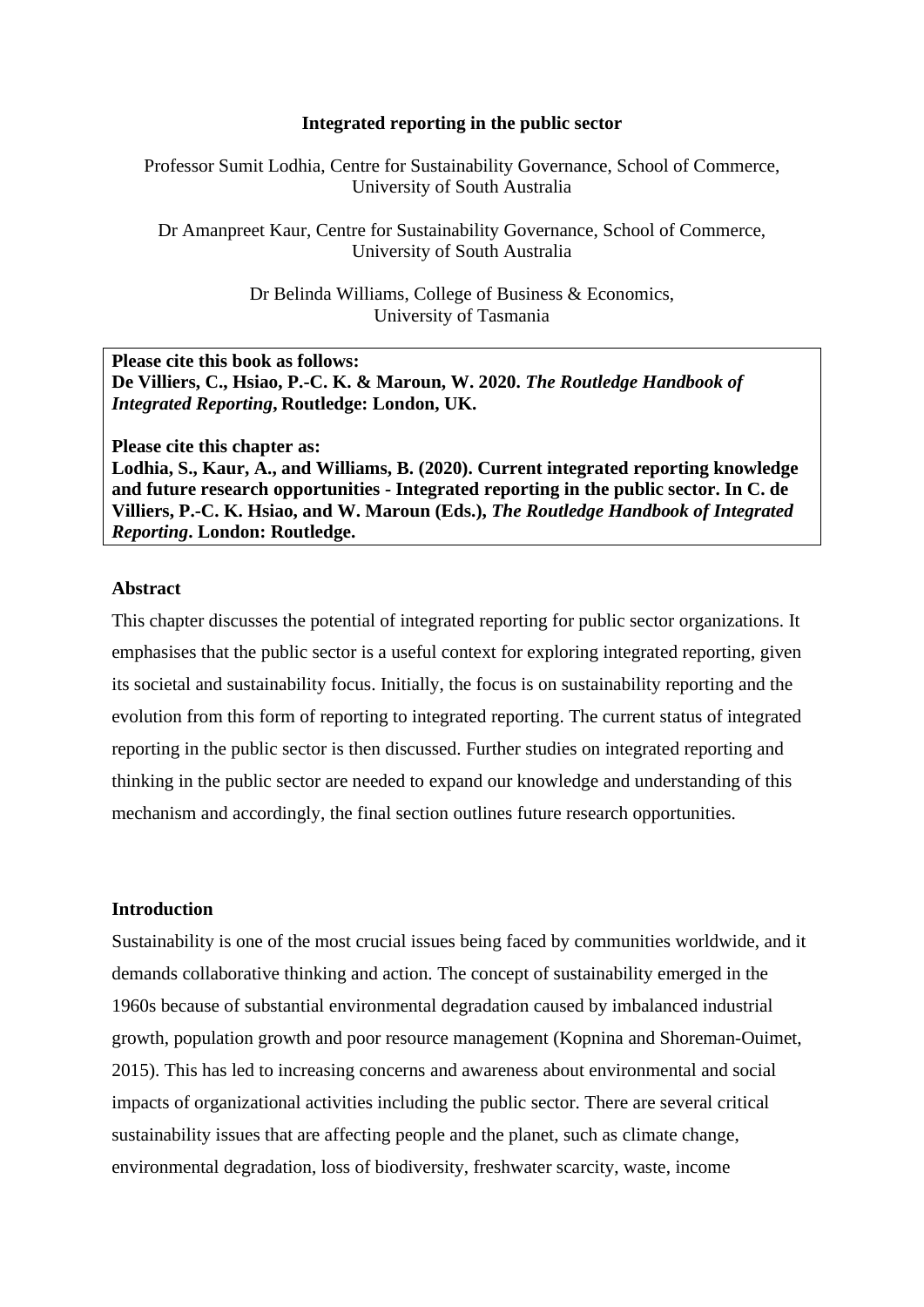inequality, unemployment, fairness and justice, health and safety, and poverty (Diesendorf, 2000; OECD, 2001; Schaltegger et al., 2006; Hopwood et al., 2010; UN, 2015). All these issues have drawn social and political attention, and calls have been made to advance the notion of sustainable development.

Consequently, private and public sector organizations are expected to identify and address sustainability issues. Although both of these sectors are equally accountable for their impact on the environment and society, the role and potential of public sector organizations (PSOs) in advancing the notion of sustainable development has been emphasized because they primarily exist to deliver public policy and to promote social welfare (Broadbent and Guthrie, 1992; Ball and Grubnic, 2007; Lewis, 2008; Ball et al., 2014). Ball and Grubnic (2007) recognize 'an affinity between a public sector ethos and the notion of community and fair resource distribution inherent in sustainable development' (p.252). The Global Reporting Initiative's (GRI) Public Sector Supplement asserts that PSOs:

have a civic responsibility to properly manage public goods, resources, and/or facilities in a way that supports sustainable development objectives and promotes the public interest. Public agencies are expected to be open and transparent in their management of public funds and assets. As significant employers, providers of services, and consumers of resources, public agencies also have a major impact on national and global progress towards sustainable development. Given their size and influence, public agencies are expected to lead by example in reporting publicly and transparently on their activities to promote sustainability (GRI, 2005, pp. 7-8).

This implies that the public sector has not only a major role in advancing sustainable development but is also expected to lead by example in relation to transparency and reporting.

In the last two decades, both practitioners and academics have proposed, examined and discussed the emergence of innovative reporting tools in the public sector for enhancing transparency and accountability on sustainability issues (Biondi and Bracci, 2018). The prominent reporting tools that have transformed reporting practices in the public sector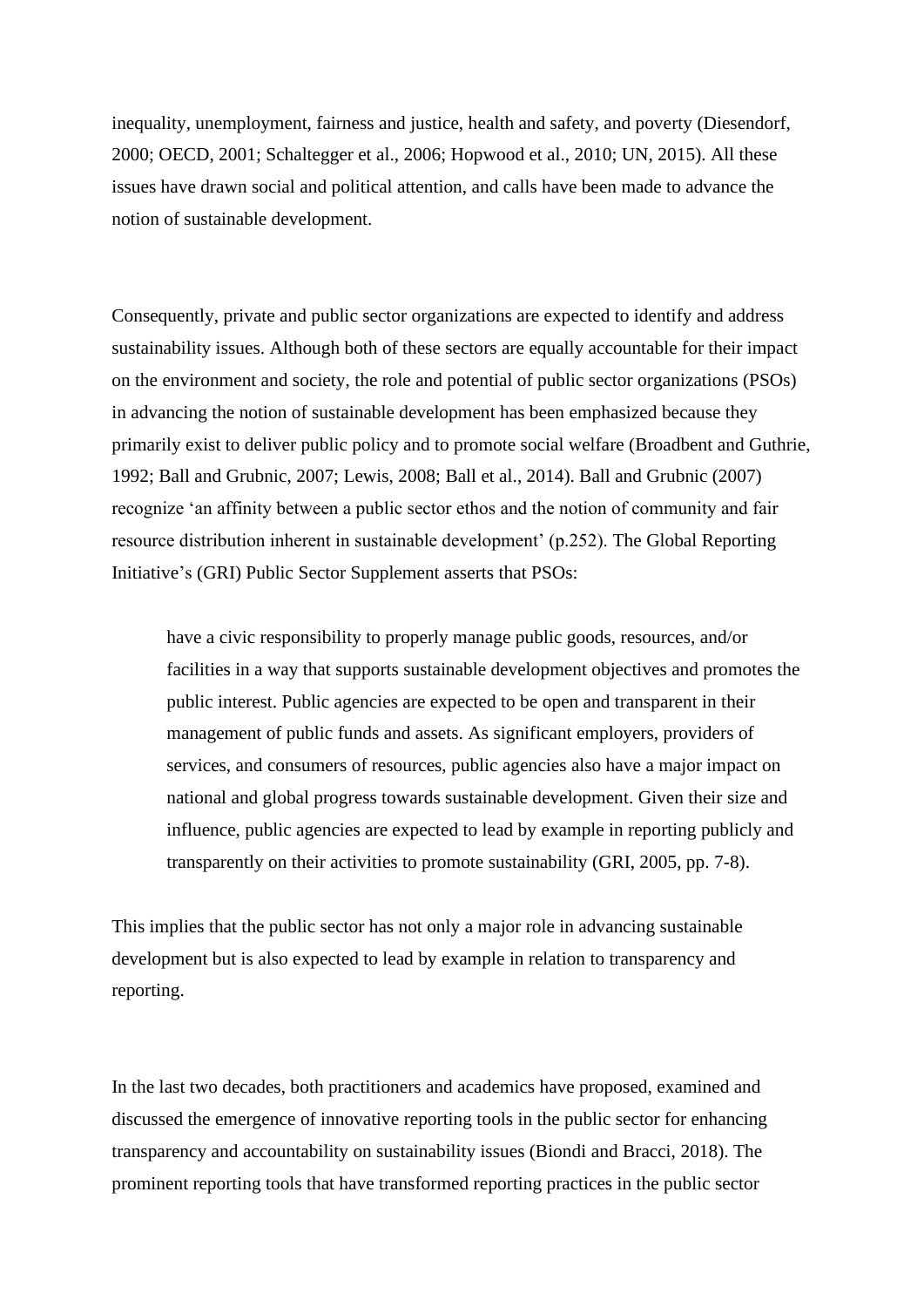include social and environmental reporting, sustainability reporting (SR), and more recently integrated reporting (IR) as it brings thinking, planning and reporting together.

IR extends the potential of sustainability reporting and aims to change the mindset of leaders by encouraging them to create value over the short, medium and long term. Moreover, it offers a framework that can enable organizations to manage complex interconnections between people, ideas, finance and the natural environment (CIPFA, 2016). This aim of this chapter is to establish the need for and scope of IR in the public sector. To address this, the notion of sustainability reporting in the public sector is first discussed. We then present an overview of the uptake of IR practice in the public sector through a critical review of existing studies on IR and the final section envisions future research opportunities on IR in the public sector.

## **Sustainability reporting in the public sector**

Although this chapter focuses on IR practice, this section outlines the state and drivers of sustainability reporting in the public sector as this reporting tool offers the foundation for the emergence of IR. The sustainability reporting mechanisms provide readily available back-end systems, controls and assurance processes, which are critical to support the development of an integrated report, such as, for example, gathering robust 'non-financial' data (CIPFA, 2016). Therefore, before reviewing the state of IR practice, it is important to recognise those practices that have led to the adoption of IR.

In the public sector, sustainability reporting is regarded as:

A public account of an organisation's sustainability performance achieved through a combination of: leadership; strategic partnering; stakeholder engagement; policy outcomes; and the management of the organisation's impacts on the local environment, social well-being and economic prosperity (Ball, 2005, p.4).

Sustainability reporting processes and practices have enabled PSOs to systematically identify and interlink the economic, social and environmental costs and benefits of organizational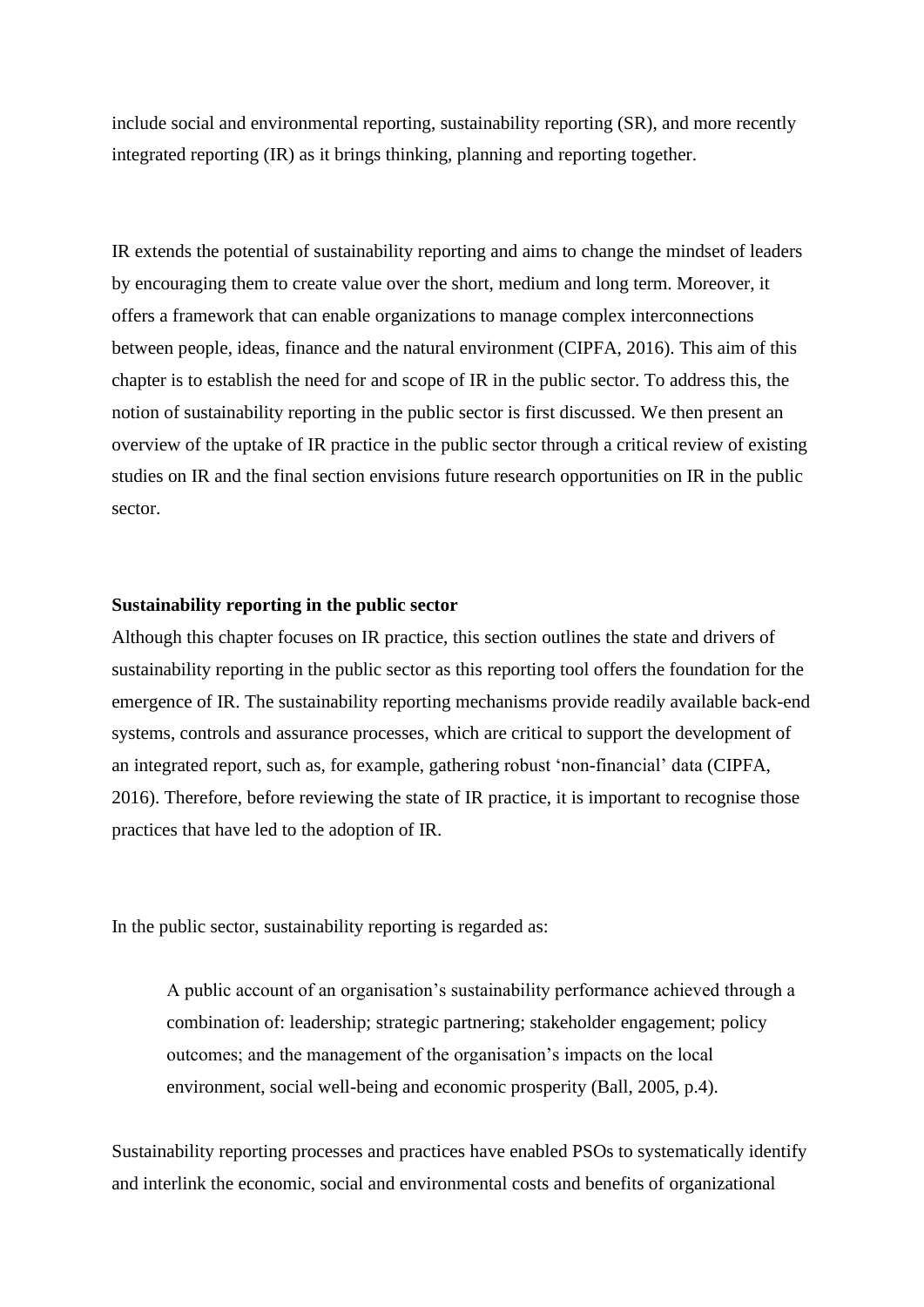strategies and actions (Lewis, 2008). The use of effective sustainability reporting mechanisms drives organizational changes for sustainability in the public sector (Domingues et al., 2017) and enables organizations to communicate their contribution to sustainable development (Lamprinidi and Kubo, 2008).

The existing literature indicates that sustainability reporting in the public sector is driven by a variety of internal and external factors. Dickinson et al. (2005), in their global study, found PSOs largely produce sustainability reporting to monitor their performance, demonstrate their progress towards sustainability principles, meet stakeholder information demands, comply with regulatory requirements, and manage public relations. Additionally, local context-based studies have provided in-depth insights into regional and cultural drivers of sustainability reporting. For instance, Marcuccio and Steccoli (2005) highlighted that socio-psychological forces (such as willingness to adopt innovative and progressive management techniques) and techno-economic forces (for example, the search for improved financial and non-financial performance through better accountability, reporting and management system) together shape sustainability reporting in Italian local governments.

Most of the extant research indicates that internal influences such as leadership and accountability drive sustainability reporting practices in the public sector. Lodhia et al. (2012), in their study of 19 Australian PSOs, revealed that internal policy requirements and internal stakeholders drove the reporting practices in these agencies. Similarly, Farneti and Guthrie (2009), Bellinger et al. (2011), Lodhia and Jacobs (2013) and Domingues et al. (2017) reported that sustainability reporting practices in the public sector are internally driven. They generally concluded that the internal organizational practices and internal stakeholders provide a more powerful reasoning for sustainability reporting in comparison to adhering to external legitimacy.

Prior literature has also investigated the nature, role and drivers of stakeholder engagement in sustainability reporting in the public sector (Imoniana et al., 2012; Greco et al., 2015; Kaur and Lodhia, 2014, 2016, 2017, 2018, 2019). Greco et al. (2015) assessed the level of engagement achieved by 11 Italian local councils using the AccountAbility (2011)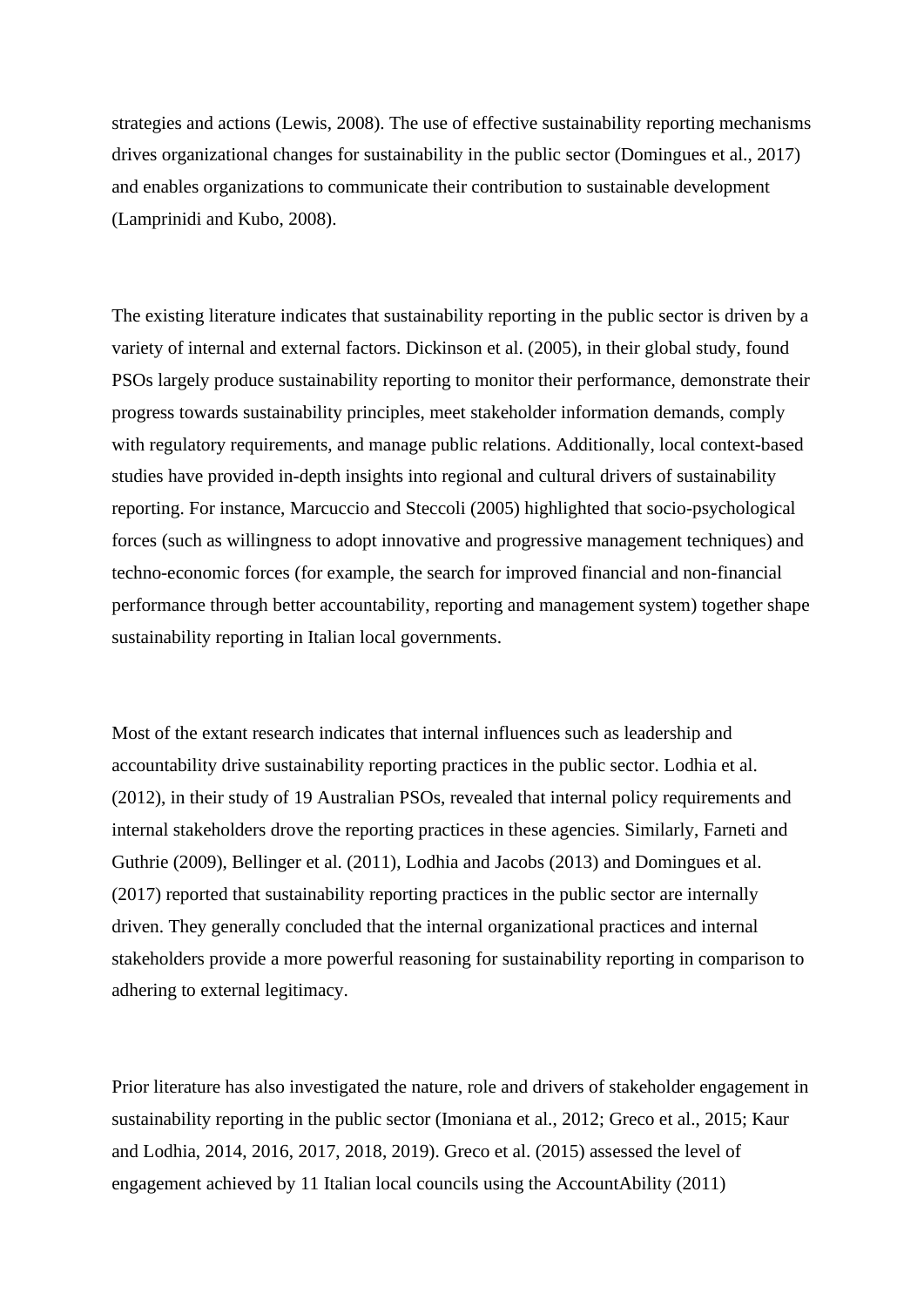framework. They found that stakeholder engagement was limited to informing. In contrast, Kaur and Lodhia (2017, 2018) found evidence of effective stakeholder engagement in the sustainability accounting and reporting processes. Similarly, Imoniana et al. (2012) showcased stakeholder involvement in the budgeting process of Brazilian municipalities. The authors found that stakeholders played an important role in monitoring the sustainability indicators of Brazilian municipalities to evaluate their performance.

To communicate sustainability performance to internal and external stakeholders, PSOs use a range of communication media including annual reports, social reports, environmental reports, sustainability reports, web-based reporting, strategy documents, operational plans, council minutes and publicly available scorecards (Marcuccio and Steccolini, 2005; Farneti and Guthrie, 2009; Williams et al., 2011). However, some of these media, including strategy documents, operational plans and council minutes, have limited value for external stakeholders (Farneti and Guthrie, 2009). Moreover, there is a lack of consistency in terms of the use of formal or informal reporting approaches (Williams, 2015).

The use of GRI sustainability reporting guidelines by PSOs has been contested by some researchers. Guthrie and Farneti (2008) explored social and environmental disclosures in Australian PSOs including federal, state and local government bodies. The study revealed that these organizations 'cherry picked' the GRI indicators they wished to disclose, and their reports lacked complete disclosure on the social, environmental and economic impacts of organizational activities. Similar findings were reported by Leeson et al. (2005), Guthrie and Farneti (2008), Tort (2010), Marx and Van-Dyk (2011), Lodhia et al. (2012) and Domingues et al. (2017). The usefulness of the GRI guidelines for PSOs has been questioned as they fail to recognise the importance of specific issues addressed by the public sector, such as educational awareness, which is crucial to many government departments (Guthrie and Farneti, 2008; Lodhia et al., 2012).

Although sustainability reporting in the past has encouraged PSOs to identify and report on their sustainability issues, it has not been very successful in promoting integrated thinking, which is critical in linking thinking, planning and reporting processes. Hence, as discussed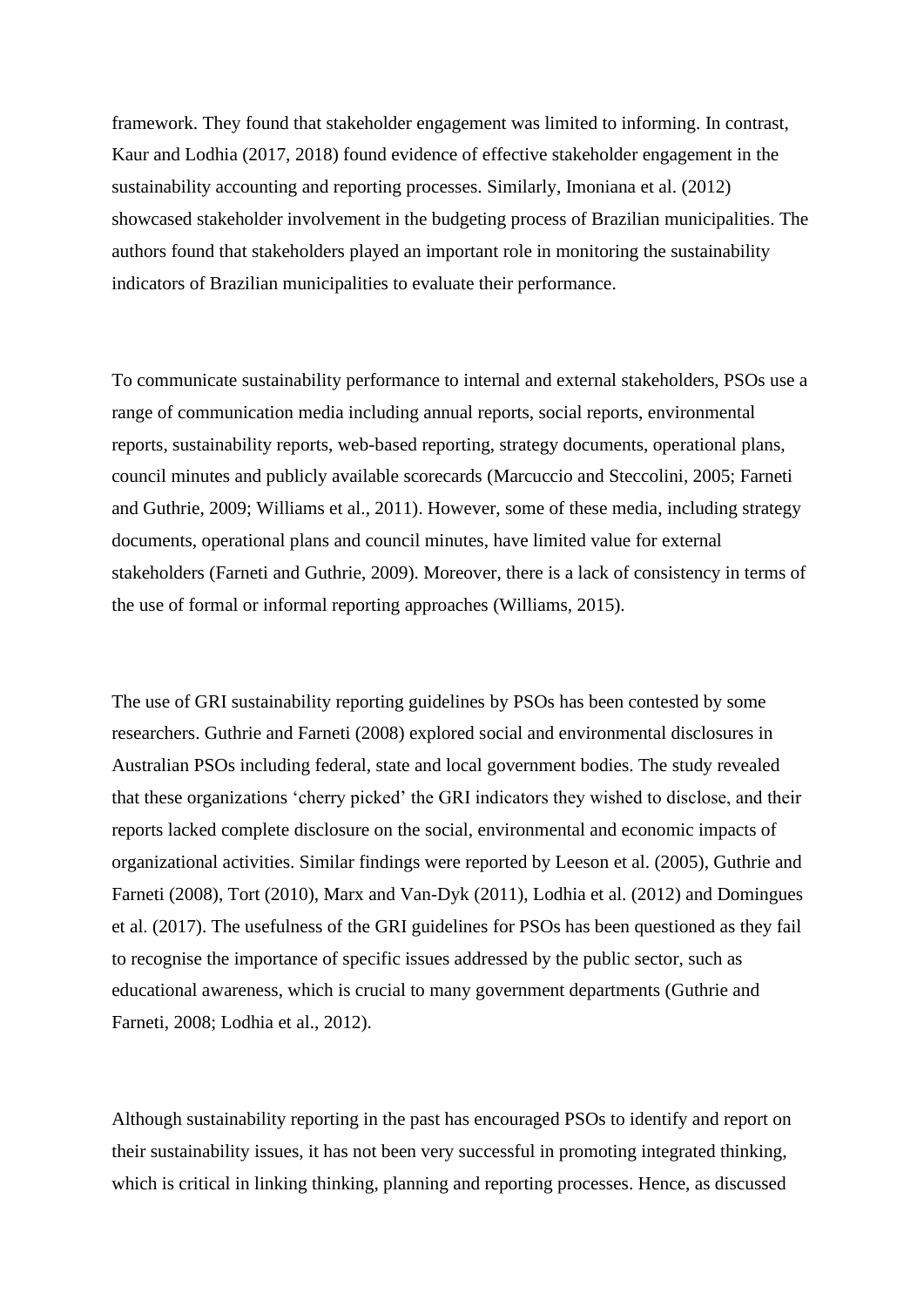earlier, IR has emerged as a response to these issues and to transform existing reporting practices. It offers a more comprehensive reporting framework that can instigate collaborative thinking and action on sustainability, and communicate how sustainability norms and principles are embedded, operationalised and delivered by the public sector. The next section presents the need for and state of IR in the public sector.

#### **Integrated reporting in the public sector**

#### *Movement to and benefits of integrated reporting in the public sector*

IR and the associated International Integrated Reporting Framework (IIRC Framework) is a new form of reporting that has seen growing interest from PSOs. It is more than simply another report that summarizes information contained in other reports (e.g. the financial report, or the sustainability report). Rather, it seeks to explain how an organization creates value over time by enhancing accountability and stewardship, and promoting understanding of the interdependencies between the organization's capital sources (IIRC, 2013). Although the IIRC Framework was initially seen as being primarily focused on the private sector, the International Integrated Reporting Council (IIRC) considers its applicability to be wider: 'it can also be applied, adapted as necessary, by public sector and not-for-profit organizations' (IIRC, 2013, p.4). The literature supports this statement, arguing that there is great potential in broadening the focus of IR initiatives beyond the private sector (Adams and Simnett, 2011; Bartocci and Picciaia, 2013; Lodhia, 2015).

The literature has examined potential advantages IR could offer the public sector. These advantages include the opportunity for public sector organizations to move beyond historical reporting practices through the recognition and reporting of diverse forms of capital in value creation (Bartocci and Picciaia, 2013; Veltri and Silvestri, 2015; Cohen and Karatzimas, 2015; Katsikas et al., 2017; Montecalvo et al., 2018; Manes-Rossi and Orelli, 2019; Farneti et al., 2019). This could potentially lead to a more inter-connected view of sustainability for the public sector (Guthrie et al., 2017; Monetcalvo et al., 2018; Manes-Rossi, 2018). IR also provides the ability and discretion for public sector organizations to tailor the principlesbased IIRC Framework to tell their individual stories through reporting orientated towards organizational ends (Veltri and Silvestri, 2013; Lodhia, 2015; Oprisor et al., 2016). However, it needs to be noted that the IIRC Framework is not just about IR; it is about organizational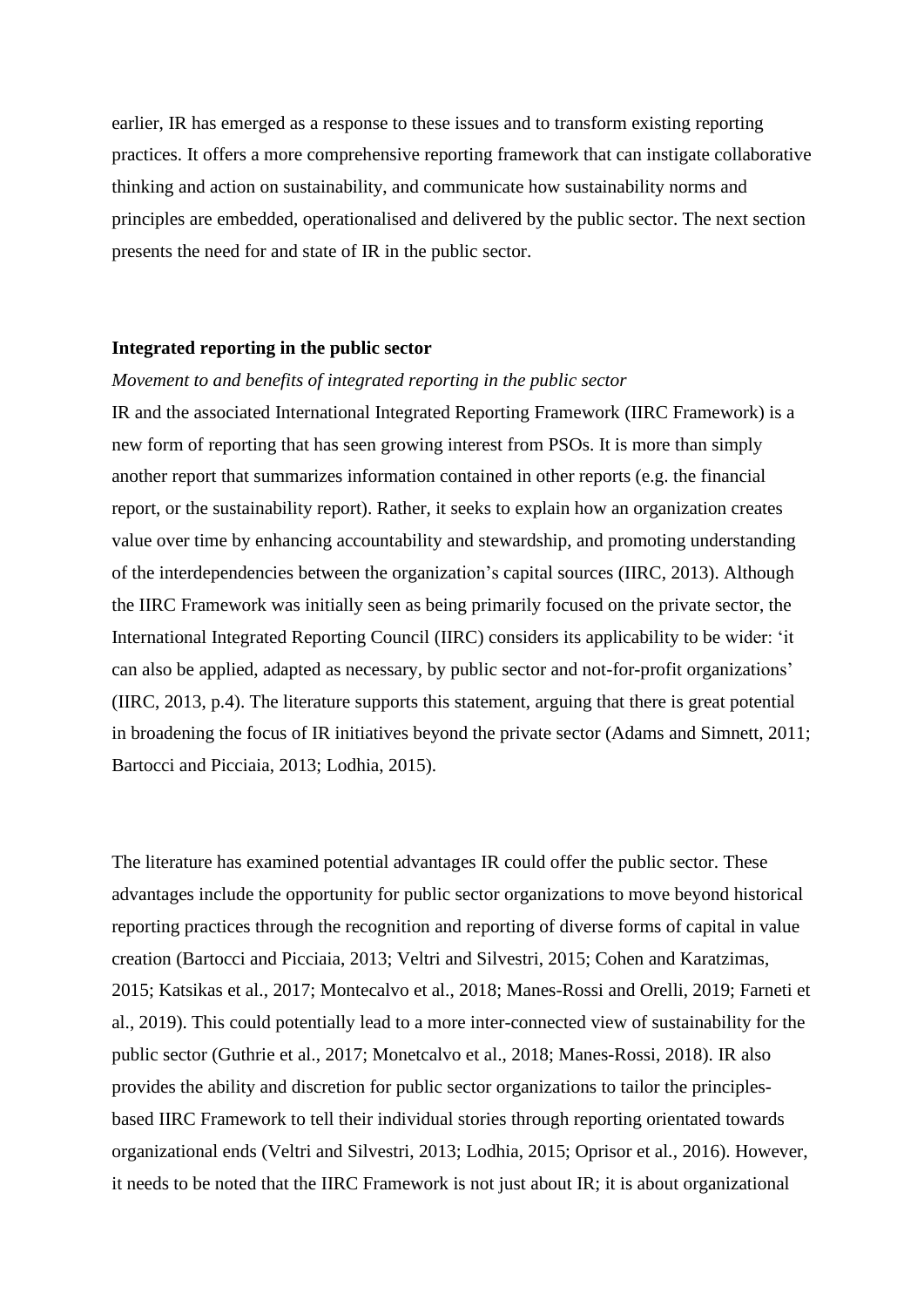thinking in an integrated manner, decision-making and actions leading to more integrated processes, and a movement away from silo thinking, often noted in public sector organizations (Bartocci and Picciaia, 2013; Macnab, 2015; Guthrie et al., 2017; Katsikas et al., 2017; Katsikas et al., 2017; Manes-Rossi, 2018).

With the public sector having a broad base of stakeholders, the application of the IIRC Framework also has potential through its focus on stakeholder engagement as a guiding principle, specifically:

An integrated report should provide insight into the nature and quality of the organization's relationships with its key stakeholders, including how and to what extent the organization understands, takes into account and responds to their legitimate needs and interests (IIRC, 2013, p. 5).

By having a stronger focus on stakeholder engagement, the integrated approach could potentially lead to improved provision of useful information to stakeholders and improved accountability outcomes for the public sector (Wild, 2011; Bartocci and Picciaia, 2013; Oprisor et al., 2016; Katsias et al., 2017; Guthrie et al., 2017; Manes-Rossi, 2018; Montecalvo et al., 2018; Manes-Rossi and Orelli, 2019).

## *Potential challenges to implementing integrated reporting in the public sector*

Notwithstanding the potential advantages IR can bring to the public sector, it is important to also consider potential challenges discussed in the literature. For example, as the IIRC Framework does not specify measures and metrics, this could potentially lead to inconsistency and lack of comparability between public sector entities, with some arguing for the continued usage of the GRI in preparing integrated reports (Manes-Rossi, 2018). However, without support and agreement by key actors (e.g. public sector organizations, standard setters, professional organizations) (Oprisor et al., 2016), issues of consistency and comparability could potentially occur across all sectors, pointing to the need for an agreed approach towards IR in the public sector.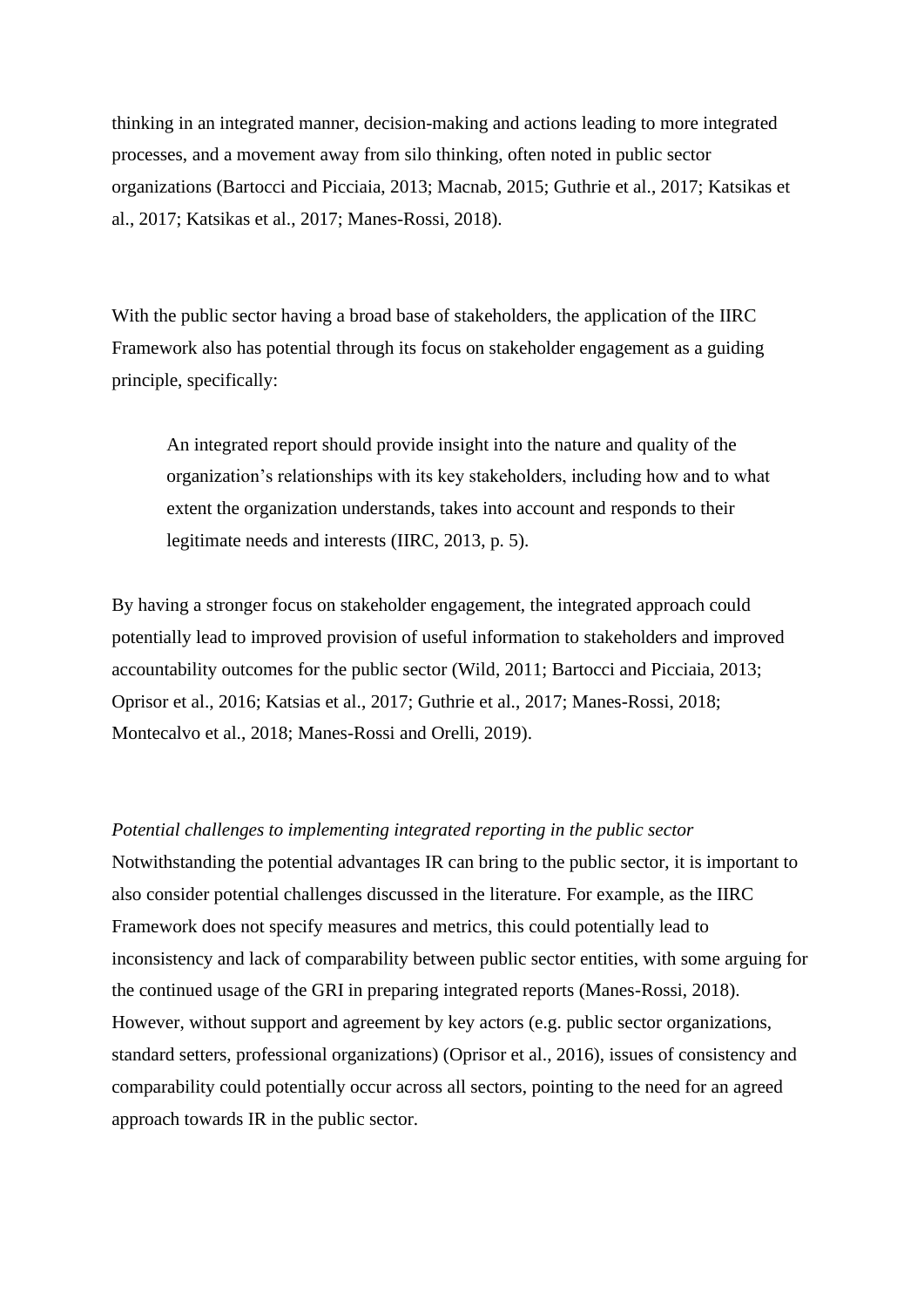Others have raised concerns about the private sector focus of the IIRC Framework development, noting that the level of adaptation required for the public sector is an area that requires further exploration (Oprisor et al., 2016; Manes-Rossi and Orelli, 2019). Guthrie et al. (2017) noted that the public sector is often resistant to change, causing the possible adoption of any new reporting framework to be little more than a cosmetic change to internal management processes. Others have questioned the relevance of reporting against all six capitals in the public sector, arguing for a simplified reporting approach using a combination of IR and popular reporting, but this approach is yet to be examined (Cohen and Karatzimas, 2015).

#### *Potential resources available for the public sector*

In recognition of the implementation challenges facing IR in the public sector, resources have been developed to help explain why and how the public sector should adopt IR. These include the establishment of the Public Sector Pioneer Network<sup>i</sup> by the IIRC in 2014, in partnership with the Chartered Institute of Public Finance and Accountancy (CIPFA). Resources provided by the network include access to webinars, network meetings, expert insights, resources and shared learning on interpreting the applicability of IR to the public sector. In 2016, the network published a public sector guide specifically focusing on helping leaders understand how integrated thinking and reporting can assist the public sector, through the provision of five case study organizations and their experiences in implementing IR. Other publicly available resources that focus on the benefits of IR include KMPG (2012), PwC (2015), Deloitte (2015), CIMA (2016) and EY (2018).

## *Review of integrated reporting literature in the public sector*

Studies have noted the importance and the need for research in the public sector, but research examining IR practice is currently lacking (Montecalvo et al., 2015; Dumay et al., 2016; Guthrie et al., 2017). Given the size and influence of the public sector (GRI, 2005), this is an important gap in the literature that requires addressing. An overview of the current empirical contributions to the literature is discussed below, providing insights into the current state of IR in the public sector.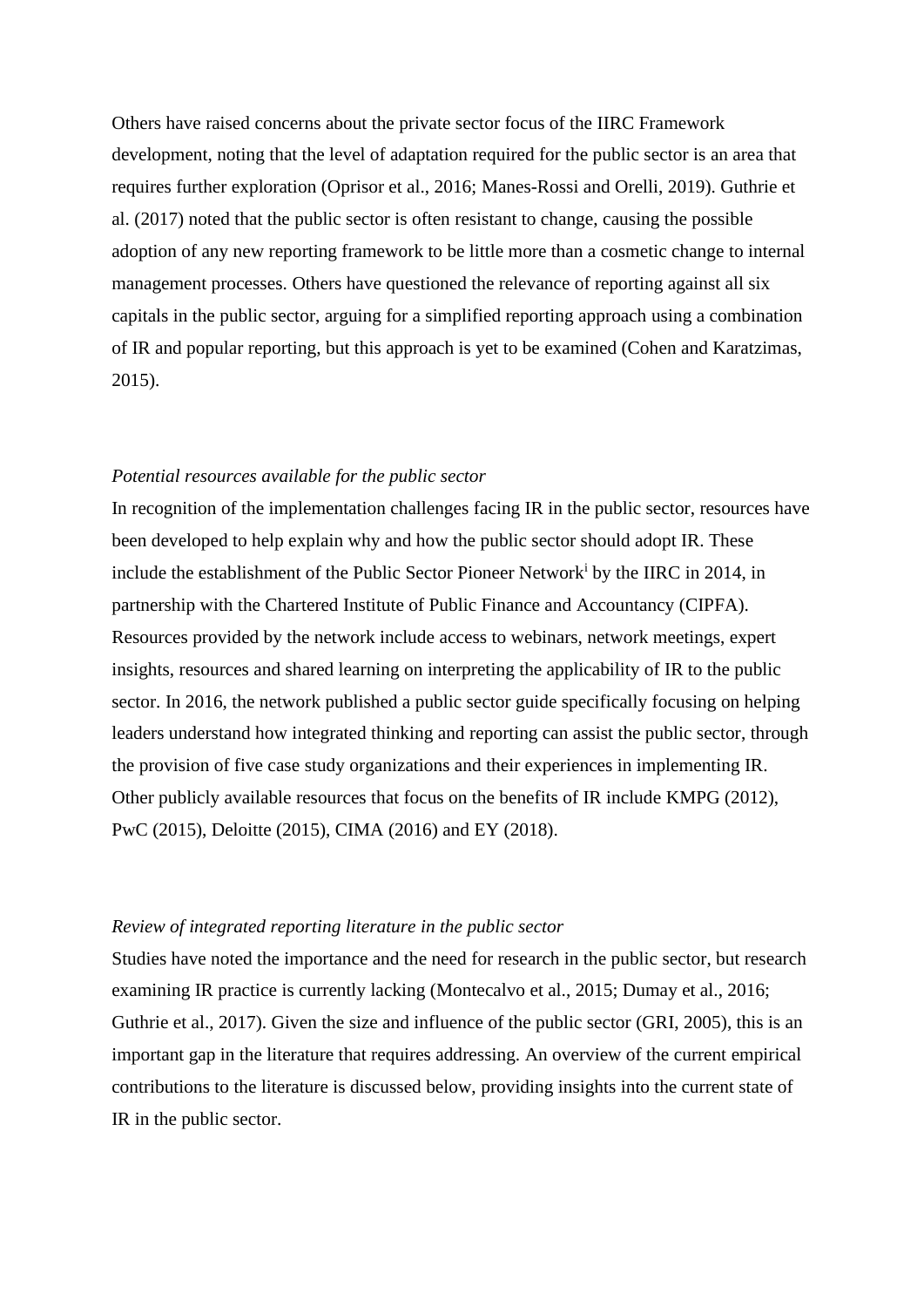Few studies have examined types and levels of disclosure in accordance with the IIRC Framework. Two studies (Montecalvo et al., 2018; Farneti et al. 2019) analyzed IR reporting from a state-owned enterprise (SOE) perspective, specifically focusing on New Zealand Post (NZP), a participant in the IIRC's pilot programme. Montecalvo et al. (2018), in applying an institutional theory perspective, examined the influence of IR on sustainability disclosures over the period 2001-2015 in NZP. With adoption of the IIRC Framework in 2012, the study found that IR positively impacted the balance and content of sustainability disclosures, leading to the conclusion that IR enhances sustainability reporting and is a useful accounting technology. Farneti et al. (2019) examined how social disclosures by NZP were influenced by the adoption of the IIRF Framework specifically focusing on intellectual, human, and social and relationship capitals. Through the lens of stakeholder theory, the study found that the IR process led to more meaningful stakeholder engagement, resulting in an increase in more relevant social disclosures. Both studies noted the positive impact IR brought to external reporting at NZP and the potential this may have for SOEs and the public sector in general. However, Montecalvo et al. (2018) raised questions as to whether the IIRF Framework provides a comprehensive framework for all aspects of sustainability, calling for further research in this area.

Other disclosure studies have also examined levels of adherence with the IIRC Framework, noting that prior application of reporting standards and guidelines such as the GRI places organizations in a privileged position in preparing integrated reports (Katsikas et al., 2017). Guthrie et al. (2017) noted how IR can penetrate into public sector organizations through internal levels of change, while Katsikas et al. (2017) found progressive adoption of integrated thinking through management commitment, development of communication channels, provision of professional training and support developed across time. Veltri and Silvestri (2015), in analysing the integrated report of a South African public university, found the level of adherence to the IIRC Framework to be variable, noting a higher focus was required on integrated thinking and more responsiveness to stakeholders. In a further study, Manes-Rossi and Orelli (2019), who examined the IR approaches of three local government councils (Johannesburg, Melbourne and Warsaw), concluded that disclosures were heavily influenced by pressure from main actors, differing across locations in terms of principles and focus adopted.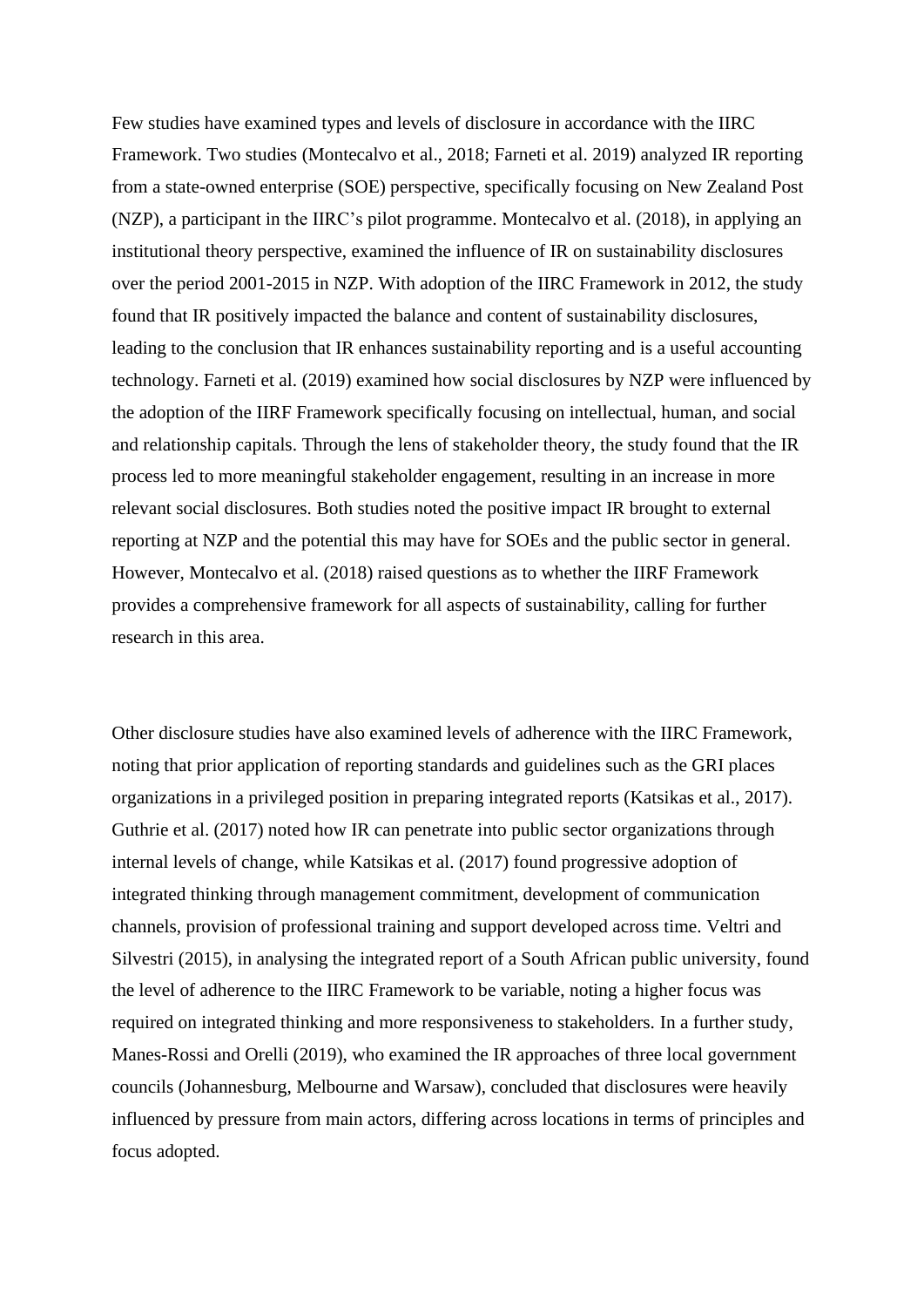A small number of public sector studies have examined the extent to which IR focuses on stakeholder engagement. Farneti et al. (2019), noted more meaningful stakeholder processes occurred following the implementation of IR, as did Katsikas et al. (2017). However, Katsikas et al. (2017) highlighted the need for deeper engagement with all stakeholders, arguing that if stakeholders had an improved comprehension of the linkages between financial and non-financial activities, this would help in alleviating conflicting stakeholder expectations and provide a better understanding of the organization as a whole. Similarly, Manes-Rossi (2018), investigating stakeholder engagement across six public sector 'IR early adopters', found varying levels of engagement, while noting its importance.

In drawing this section to a close, it is clear there is potential for IR in the public sector but further exploration and research is required to overcome a number of challenges presented in this section. This is discussed in the next section.

## **Future research opportunities on integrated reporting in the public sector**

The studies discussed above have extended the literature on IR in the public sector. They are a useful start but there is much more that could be explored within this sector. The emphasis in this section is on identifying future research opportunities in relation to IR. The context for such studies, comparisons with corporate entities, developments in theorizing, and a focus on integrated thinking (rather than merely reporting) are some areas that could be developed further in relation to IR in the public sector. Furthermore, developments in IR through the auspices of the IIRC, and the link between IR and sustainable development goals, provide a basis for exploring their relevance to public-sector entities. The role of information and communication technologies, assurance, regulation and stakeholder perceptions of IR in the public sector also provide considerable scope for future research.

Our overview of the existing studies on IR indicates that the focus is on Australian, New Zealand, South African and Italian research contexts. Other contexts will need to be investigated. This could include public sector agencies in developing countries, comparing the situation in these contexts to that of entities in the developed world. Country-specific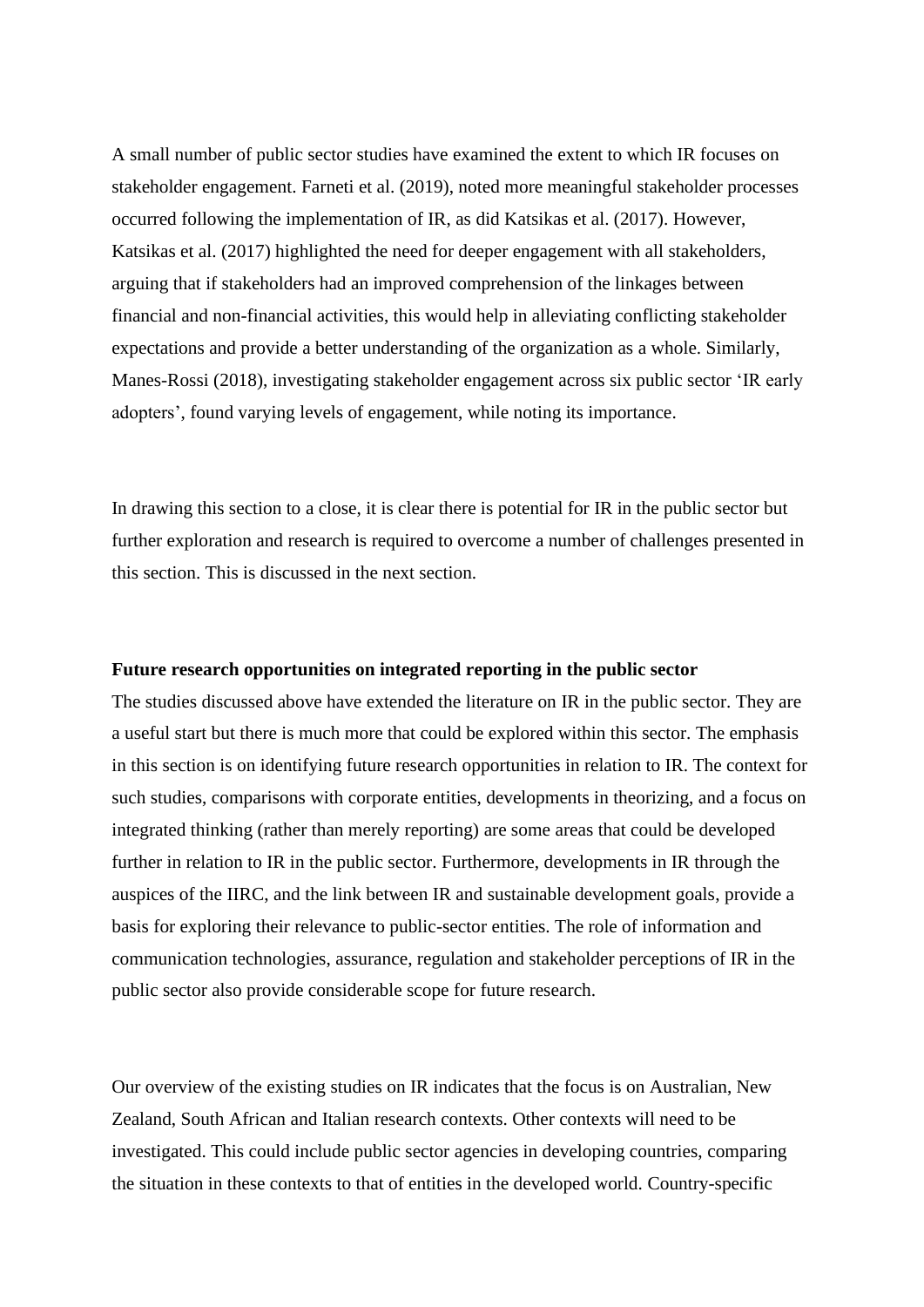studies are needed to gain an in-depth understanding of the current status of public sector integrated thinking and reporting on a global scale. IR and integrated thinking studies at various tiers of the public sector could also provide specific context-based information. For instance, the Australian Commonwealth Sector (Lodhia et al., 2012; Lodhia and Jacobs, 2013), states and local councils (Goswami and Lodhia, 2014) could be studied for IR practices.

Comparisons between public sector entities and companies would also be useful in understanding whether their organizational motives have a role in IR. Corporations have profitability and shareholder wealth maximization as their underlying goal, leading to criticism about whether they are really committed to sustainability issues (Milne and Gray, 2002, 2013). This is of particular concern for IR as some authors claim that the sustainability focus has been replaced by the value focus in recent times (de Villiers et al., 2014). However, with public sector entities, the goal of benefiting the entire society provides scope for a greater focus on sustainability in the IR process.

The theoretical insights informing IR in the public sector also need to be developed further. Theories at different levels (Llewyn, 2003) will provide a lens to explore the empirical data in public sector settings. Research methods used for these studies can also be expanded, with approaches such as focus groups, action research, surveys and quantitative methods accompanying the commonly used interviews and content analysis mechanisms.

There is a need for further studies like that of Guthrie et al. (2017), which explore the integrated thinking process in the public sector. A mere focus on reporting is not sufficient in establishing how IR is embedded into organization processes and established as a practice (Lodhia, 2015). Of particular interest is the role of the various organizational participants in integrated thinking, given that this mechanism attempts to break down organizational silos. For instance, what role do accountants have in facilitating integrated thinking in public sector agencies? Who are the other participants in integrated thinking and reporting in organizations? It would also be worthwhile exploring whether integrated thinking is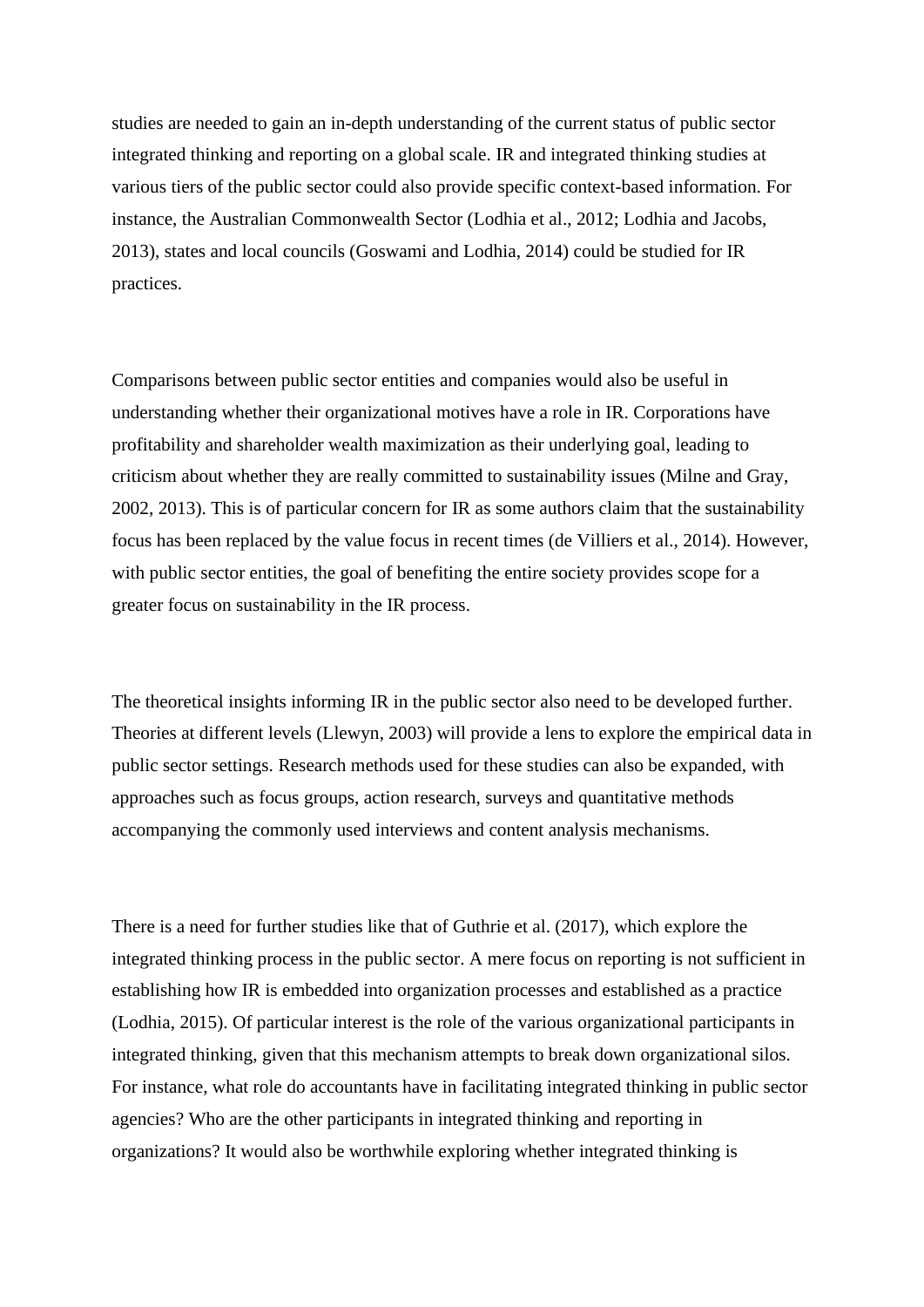effectively practised in the public sector, the key factors in the success of this process, and the challenges to it.

The various developments in IR facilitated by the IIRC could be assessed within a public sector context in order to gain empirical evidence of actual practices. As an example, the six capitals approach advocated by the IIRC could be used to extend performance management, governance and accountability in the public sector. The use of the IIRC Framework in public sector entities could also be investigated. Public sector entities involved in the IIRC pilot project could also be studied, extending the studies that looked at New Zealand Post (Montecalvo et al., 2018; Farneti et al., 2019).

The 2030 Agenda for Sustainable Development, commonly referred to as Sustainable Development Goals (SDGs), established by the United Nations, will impact organizations, governments and society in general. The public sector will certainly be impacted by these goals and it would be useful to assess the linkage between the SDGs and IR (Adams, 2017) for the public sector. Given that the goal of the public sector is to serve the public interest, the integration of SDGs into public sector systems and processes will be of interest and a useful research endeavour.

Information and communication technologies, especially social media, have transformed corporate communications (Lodhia, 2018) and they also provide potential for IR (Lodhia and Stone, 2017). It would be interesting to observe, for example, the role of social media as a communication tool for IR information and to analyse whether it enhances the effectiveness of IR in the public sector. Issues such as the use of Big Data and the Internet of Things to facilitate integrated thinking and reporting could also be explored.

The assurance of integrated information within the public sector is another issue that could be explored. Such information has to be credible and there is a lack of evidence on the auditing processes involved in this process. Key issues such as who audits such information, the type of assurance statements that are produced and their role in enhancing the credibility of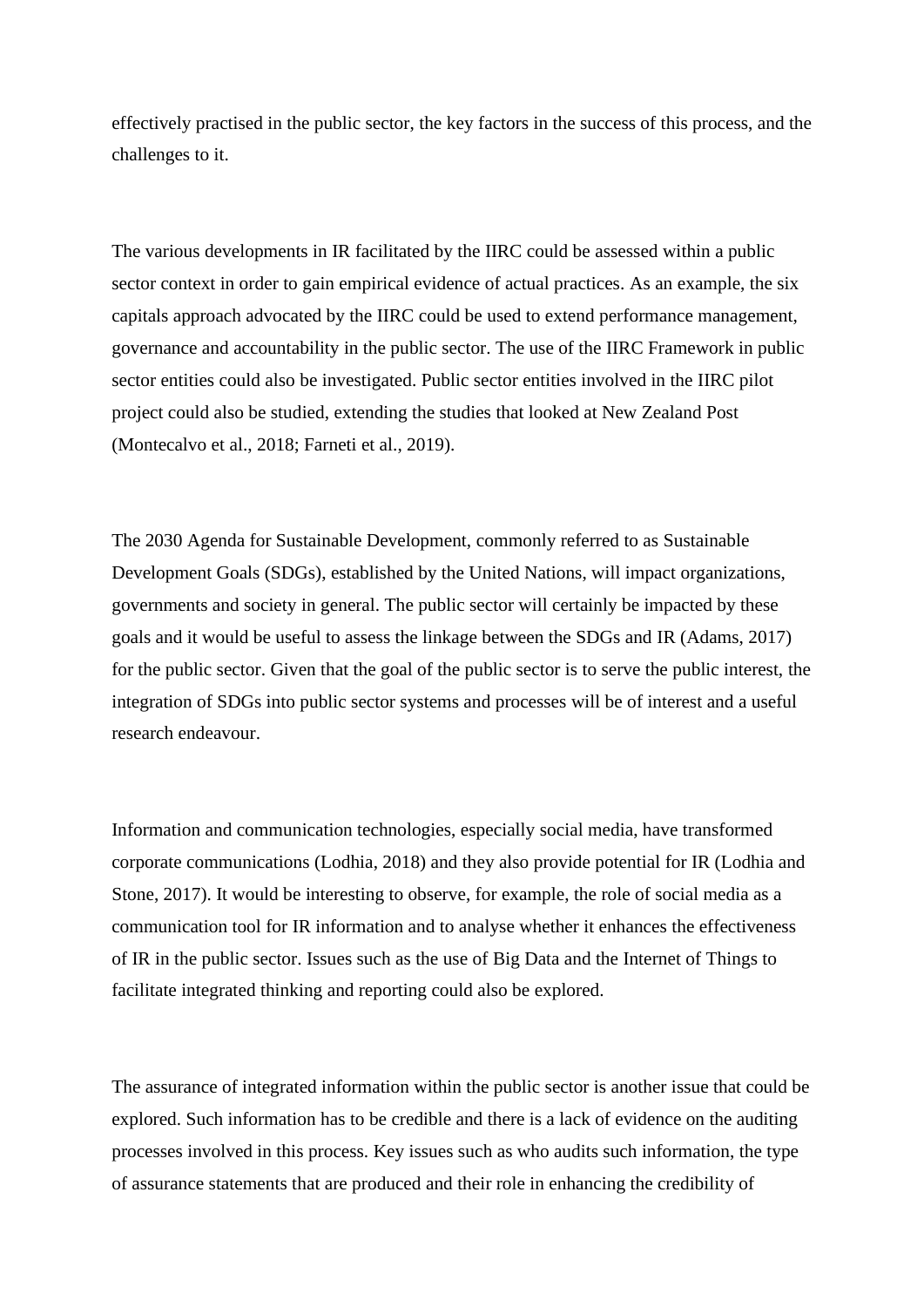integrated information could be investigated. Internal audits in relation to integrated information could also be studied in future research, given the prevalence of mechanisms such as environmental performance audits in the public sector (Rika and Jacobs, 2019).

Some studies have explored stakeholder perceptions of IR in the public sector (Manes-Rossi, 2018; Manes-Rossi and Orelli 2019). Further studies are needed to complement these and similar work in the sustainability accounting and reporting area (Kaur and Lodhia, 2014, 2016, 2017, 2018, 2019). The regulatory aspect of IR in the public sector also needs to be explored. A critical issue that needs addressing is whether this practice should remain voluntary or whether mandatory requirements are needed. An analysis of the views of the various participants in IR is needed to explore this matter. Such studies would provide insights into the effectiveness of voluntary IR and the future of public sector IR regulation.

## **References**

- AccountAbility. (2011). *Stakeholder Engagement Standard - Final exposure draft*. London, UK: AccountAbility.
- Adams, C. A. (2017). *The Sustainable Development Goals: Integrated thinking and the integrated report*. IIRC and ICAS.
- Adams, S, and Simnett, R. (2011). Integrated reporting: an opportunity for Australia not-forprofit sector. *Australian Accounting Review*, *21*(3), 292-301.
- Ball, A. (2005). *Advancing sustainability reporting: An agenda for public service organisations: A discussion paper*. London: Chartered Institute of Public Finance and Accountancy.
- Ball, A, and Grubnic, S. (2007). Sustainability accounting and accountability in the public sector. In J. Unerman, J. Bebbington, and B. O'Dwyer (Eds.), *Sustainability Accounting and Accountability* (pp. 243-265). London: Routledge.
- Ball, A., Grubnic, S, and Birchall, J. (2014). Sustainability accounting and accountability in the public sector. In J. Beggington, J. Unerman, and B. O'Dwyer (Eds.), *Sustainability Accounting and Accountability* (pp. 176-196). London: Routledge.
- Bartocci, L, and Picciaia, F. (2013). Towards integrated reporting in the public sector. In C. Busco, M. L. Frigo, A. Riccaboni, and P. Quattrone (Eds.), *Integrated reporting: concepts and cases that redefine corporate accountability* (pp. 191-204). Springer.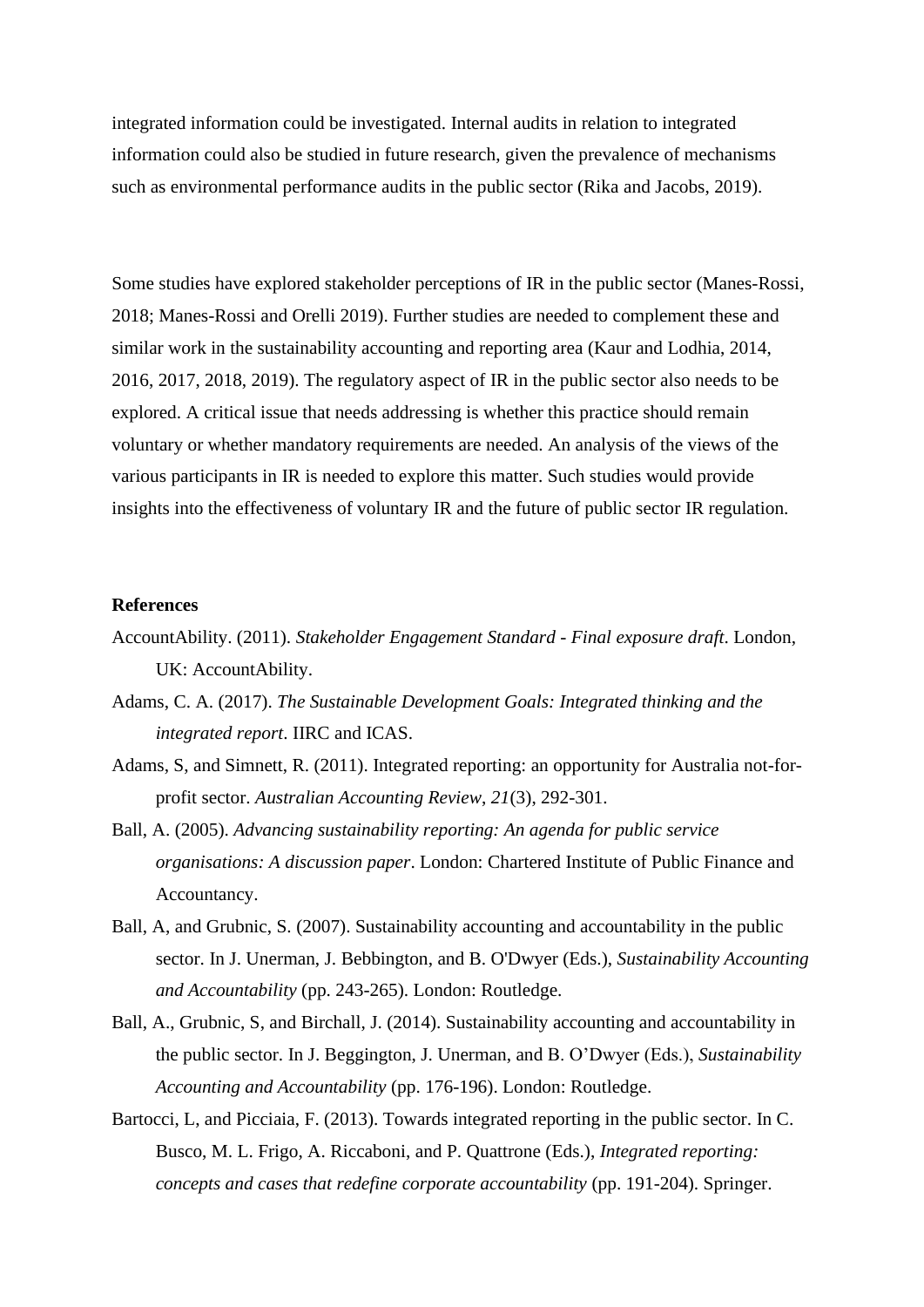- Bellringer, A., Ball, A, and Craig, R. (2011). Reasons for sustainability reporting by New Zealand local governments. *Sustainability Accounting, Management and Policy Journal*, *2*(1), 126-138.
- Biondi, L, and Bracci, E. (2018). Sustainability, Popular and Integrated Reporting in the Public Sector: A Fad and Fashion Perspective. *Sustainability, 10*(9), 3112.
- Birney, A., Clarkson, H., Madden, P., Porritt, J, and Tuxworth, B. (2010). *Stepping up: a framework for public sector leadership on sustainability*. London: Forum for the Future.
- Broadbent, J, and Guthrie, J. (1992). Changes in the public sector: A review of recent "alternative" accounting research. *Accounting, Auditing & Accountability Journal*, *5*(2), 3-31.
- Chartered Institute of Chartered Accountants (CIMA). (2016). *Integrated reporting in the public sector*. Available at: https://integratedreporting.org/resource/cima-integratedreporting-in-the-public-sector/ (Accessed: 22 May 2019).
- Chartered Institute of Public Finance and Accountancy (CIPFA). (2016). *Integrated thinking and reporting: Focusing on value creation in the public sector – An introduction for leaders*. Available at: https://integratedreporting.org/wpcontent/uploads/2016/09/Focusing-on-value-creation-in-the-public-sector-\_vFINAL.pdf (Accessed: 23 October 2019).
- Cohen, S., and Karatzimas, S. (2015). Tracing the future of reporting in the public sector: introducing integrated popular reporting. *International Journal of Public Sector Management, 28*(6), 449-460.
- de Villiers, C., Rinaldi, L., and Unerman, J. (2014). Integrated Reporting: Insights, gaps and an agenda for future research. *Accounting, Auditing & Accountability Journal*, *27*(7), 1042-1067.
- Deloitte. (2015). *Integrated Reporting as a driver for Integrated Thinking?* Available at: https://www2.deloitte.com/content/dam/Deloitte/nl/Documents/ris k/deloitte-nl-riskintegrated-reporting-a-driver-for-integratedthinking.pdf (Accessed: 23 May 2019).
- Dickinson, D., Leeson, R., Ivers, J, and Karic, J. (2005). *Sustainability reporting by public agencies: International uptake, forms and practice*. Victoria, Australia: The Centre for Public Agency Sustainability Reporting.
- Diesendorf, M. (2000). Sustainability and Sustainable Development. In D. Dunphy, J. Benveniste, A. Griffiths, and P. Sutton (Eds.), *Sustainability: The corporate challenge of the 21st century* (pp. 19-37). Sydney: Allen & Unwin.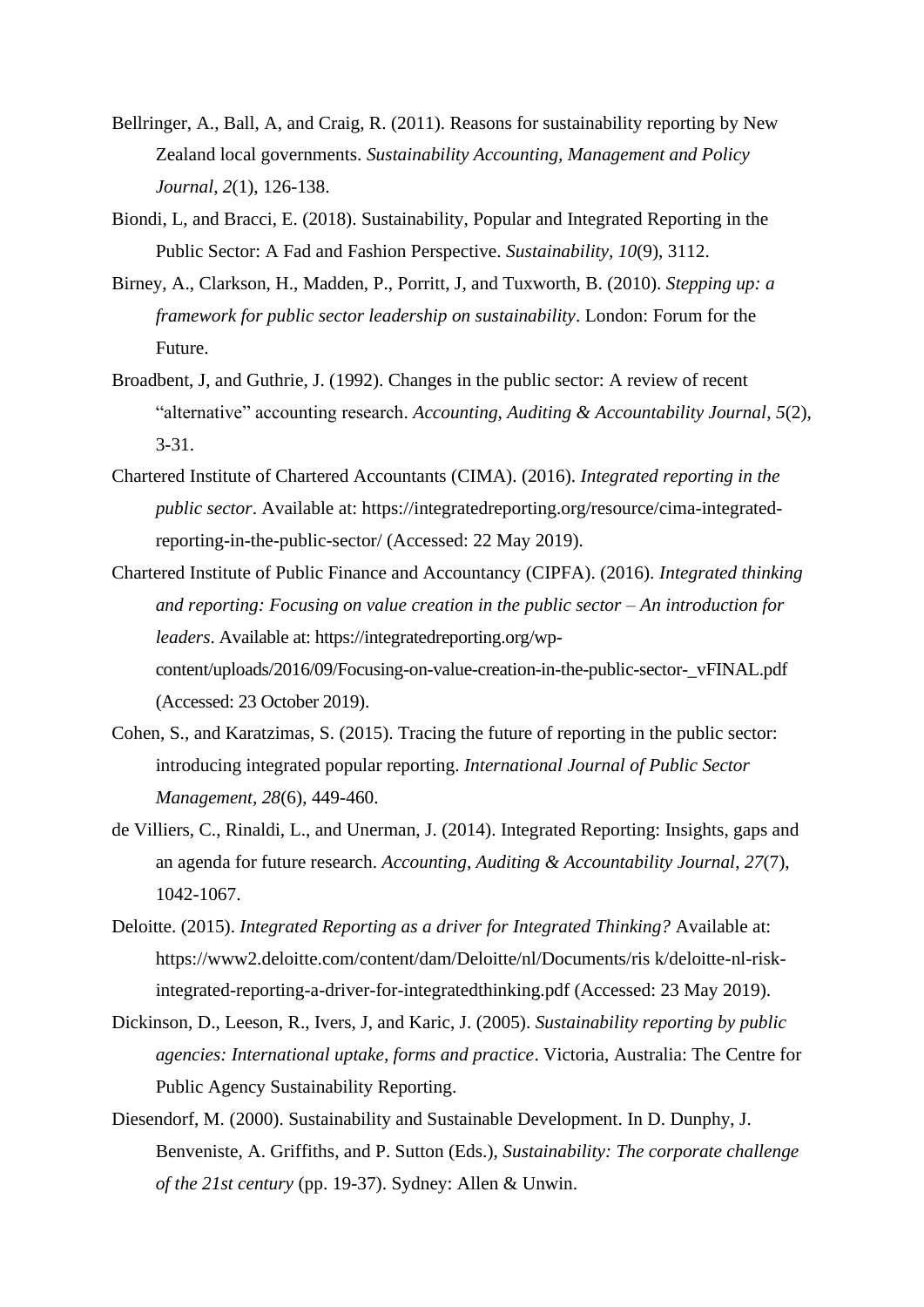- Domingues, A. R., Lozano, R., Ceulemans, K, and Ramos, T. B. (2017). Sustainability reporting in public sector organisations: Exploring the relation between the reporting process and organisational change management for sustainability. *Journal of Environmental Management*, *192*, 292-301.
- Dumay, J., Bernardi, C., Guthrie, J, and Demartini, P. (2016). Integrated reporting: a structured literature review. *Accounting Forum, 40*(3), 166-185.
- EY. (2018). *EY's Excellence in Integrated Reporting Awards. A survey of the integrated reports of South Africa's top 10 state-owned entities*. Available at: https://integratedreportingsa.org/ey-excellence-in-integrated-reporting-awards-2018/ (Accessed: 22 May 2019).
- Farneti, F, and Guthrie, J. (2009). Sustainability reporting by Australian public sector organizations: Why they report. *Accounting Forum*, *33*(2), 89-98.
- Farneti, F., Casonato, F., Montecalvo, M, and de Villiers, C. (2019). The influence of Integrated Reporting and stakeholder information needs on the disclosure of social information in a state-owned enterprise. *Meditari Accountancy Research, 27*(4), 556- 579.
- Friedman, M. (2007). The social responsibility of business is to increase its profits. In W. C. Zimmerli, M. Holzinger, and K. Richter (Eds.), *Corporate Ethics & Corporate Governance* (pp. 173-178). Switzerland: Springer.
- Global Reporting Initiative (GRI). (2005). *Sector supplement for public agencies*. Amsterdam: GRI.
- Goswami, K, and Lodhia, S. (2014). Sustainability disclosure patterns of South Australian local councils: a case study. *Public Money & Management, 34*(4), 273-280.
- Gray, R. H. (2001) *Accounting for the environment.* London: Sage Publications.
- Greco, G., Sciulli, N, and D'Onza, G. (2015). The Influence of Stakeholder Engagement on Sustainability Reporting: Evidence from Italian local councils. *Public Management Review*, *17*(4), 465-488.
- Guthrie, J, and Farneti, F. (2008). GRI Sustainability Reporting by Australian Public Sector Organizations. *Public Money & Management*, *28*(6), 361-366.
- Guthrie, J., Manes-Rossi, F, and Orelli, R.L. (2017). Integrated Reporting and integrated thinking in Italian public sector organisations. *Meditari Accountancy Research*, *25*(4), 553-573.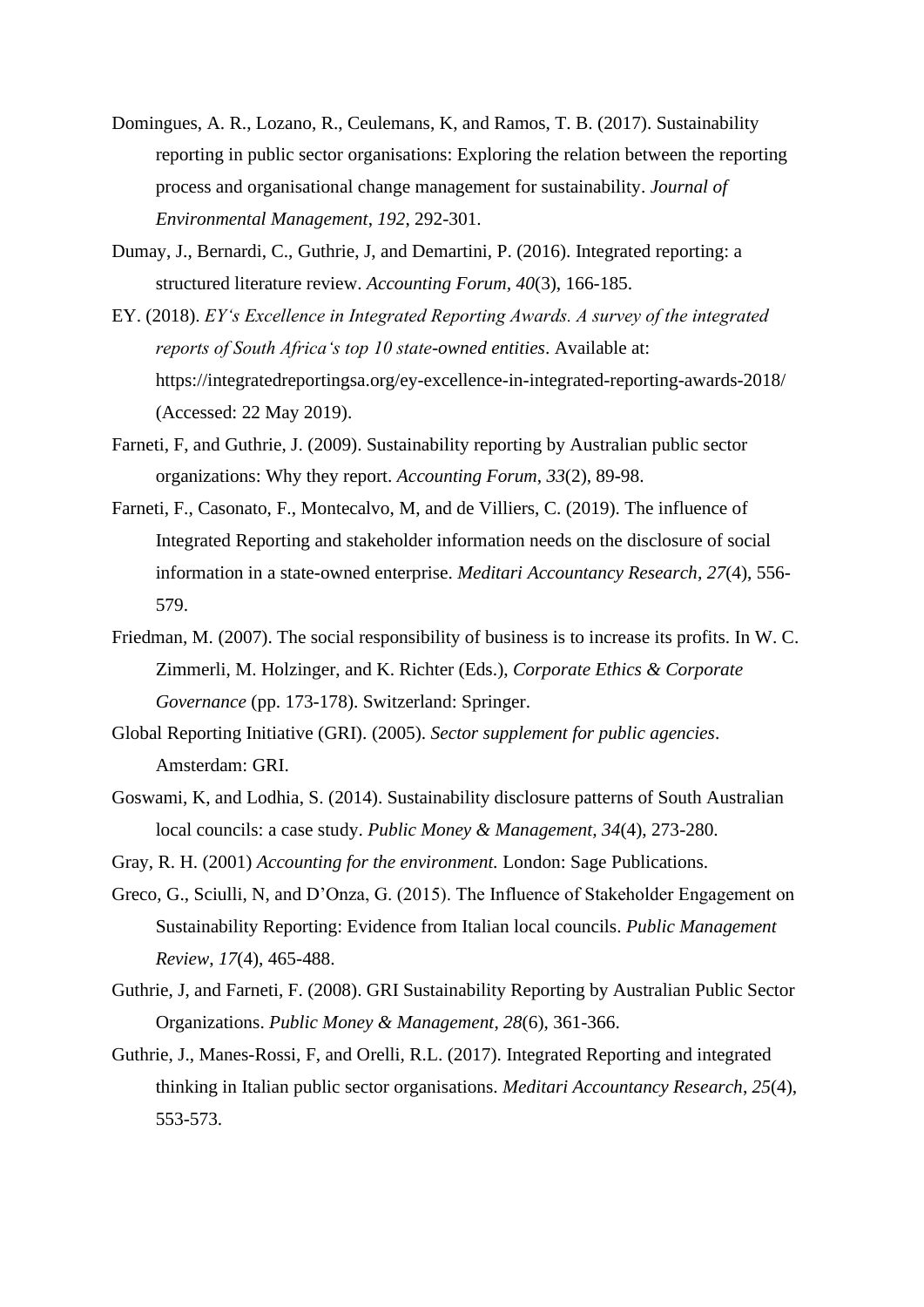- Hopwood, A., Unerman, J, and Fries, J. (2010). Introduction to the accounting for sustainability case studies. In A. Hopwood, and J. Unerman (Eds.), *Accounting for Sustainability: Practical Insights* (pp. 1-28). London: Routledge.
- IIRC and CIPFA. (2016). *Focusing on value creation in the public sector.* Available at: https://integratedreporting.org/resource/focusing-on-value-creation-in-the-publicsector/ (Accessed: 22 May 2019).
- IIRC. (2013). *The International <IR> Framework.* Available at: http://integratedreporting.org/resource/international-ir-framework/ (Accessed: 15 May 2019).
- Imoniana, J. O., Domingos, L. C., Soares, R. R., and Tinoco, J. E. P. (2012). Stakeholders' engagement in sustainability development and reporting: Evidence from Brazil. *African Journal of Business Management*, *6*(42), 10634-10644.
- Katsikas E., Manes-Rossi, F., and Orelli R. (2017). *Towards Integrated Reporting - Accounting Change in the Public Sector.* Switzerland: Springer.
- Kaur, A., and Lodhia, S. (2014). The state of disclosures on stakeholder engagement in sustainability reporting in Australian local councils. *Pacific Accounting Review, 26*(1/2), 54-74.
- Kaur, A., and Lodhia, S. (2016). Influences on stakeholder engagement in sustainability accounting and reporting: A study of Australian Local Councils. *Corporate Responsibility & Stakeholding, 10*, 105-129.
- Kaur, A., and Lodhia, S. (2017). The Extent of Stakeholder Engagement in Sustainability Accounting and Reporting: Does Empowerment of Stakeholders Really Exist? *Modern Organisational Governance, 12*, 129-145.
- Kaur, A., and Lodhia, S. (2018). Stakeholder engagement in sustainability accounting and reporting: A study of Australian local councils. *Accounting, Auditing & Accountability Journal, 31*(1), 338-368.
- Kaur, A., and Lodhia, S. (2019). Key issues and challenges in stakeholder engagement in sustainability reporting: A study of Australian local councils. *Pacific Accounting Review, 31*(1), 2-18.
- Kopnina, H., and Shoreman-Ouimet, E. (2015). Introduction: The emergence and development of sustainability. In H. Kopnina, and E. Shoreman-Ouimet (Eds.), *Sustainability: key issues* (pp. 3-24). Routledge.
- KPMG. (2012), *Integrated reporting. Performance insight through better business reporting*. Available at: www.kpmg.com/AU/en/IssuesAndInsights/ArticlesPublications/ Better-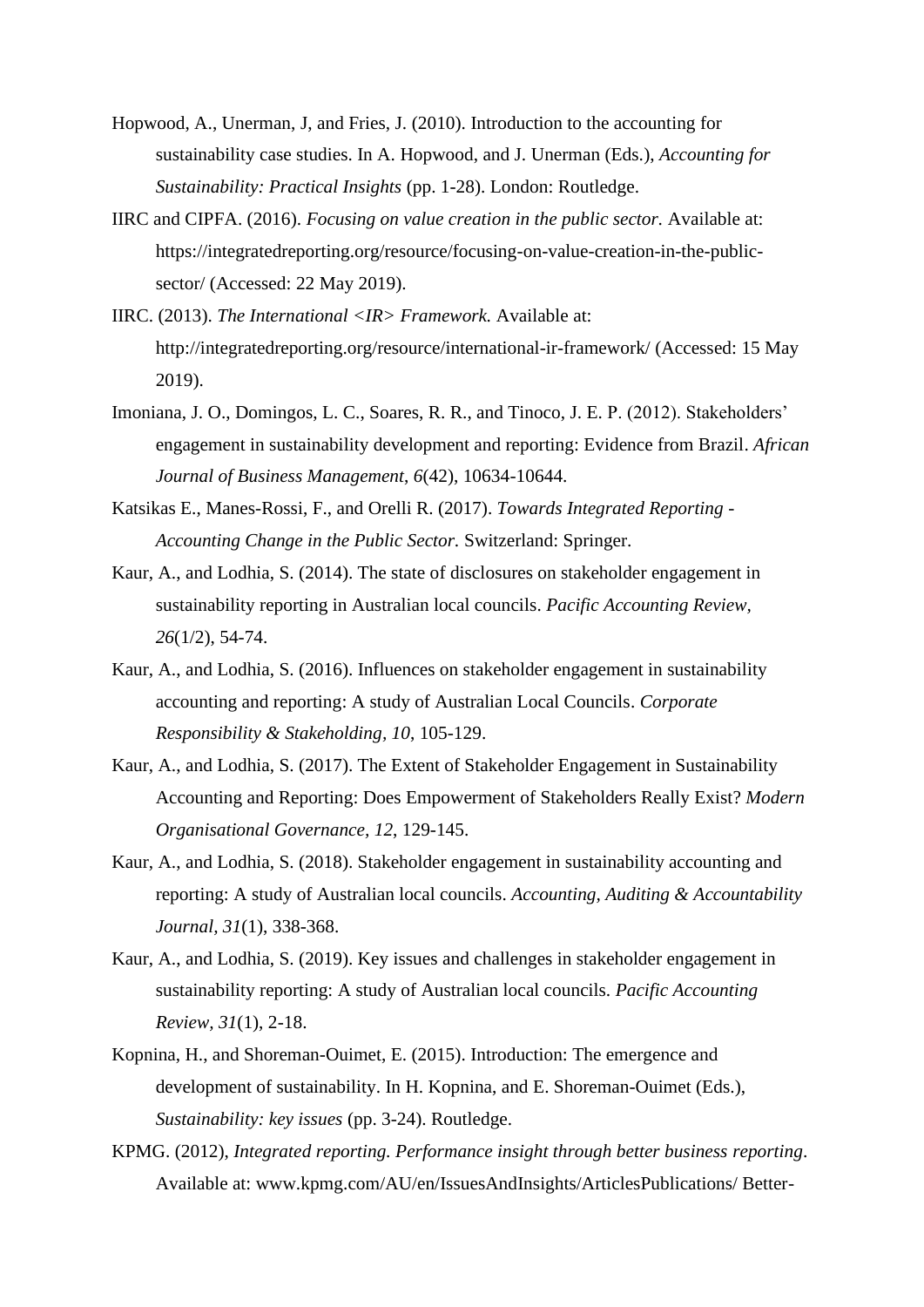Business-Reporting/Documents/integrated-reporting-issue-2.pdf (Accessed: 22 May 2019).

- Lamprinidi, S., and Kubo, N. (2008). Debate: The Global Reporting Initiative and public agencies. *Public Money & Management, 28*, 326-329.
- Laughlin, R. C. (1991). Environmental disturbances and organizational transitions and transformations: some alternative models. *Organization Studies*, *12*(2), 209-232.
- Leeson, R., Ivers, J., and Dickinson, D. (2005). Sustainability reporting by the public sector: Momentum changes in the practice, uptake and form of reporting by public agencies. *Accountability Forum*, *8*, 12-21.
- Lewis, T. (2008). Debate: Public sector sustainability reporting—Implications for accountants. *Public Money & Management*, *28*(6), 329-331.
- Llewelyn, S. (2003). What counts as 'theory' in qualitative management and accounting research? Introducing five levels of theorizing. *Accounting, Auditing & Accountability Journal, 16*(4), 662-708.
- Lodhia, S. (2015). Exploring the transition to integrated reporting through a practice lens: an Australian customer owned bank perspective. *Journal of Business Ethics, 129*(3), 585- 598.
- Lodhia, S. (2018). Is the medium the message? Advancing the research agenda on the role of communication media in sustainability reporting. *Meditari Accountancy Research, 26*(1), 2-12.
- Lodhia, S., and Jacobs, K. (2013). The practice turn in environmental reporting: A study into current practices in two Australian commonwealth departments. *Accounting, Auditing & Accountability Journal*, *26*(4), 595-615.
- Lodhia, S., and Stone, G. (2017). Integrated reporting in a social media and internet communication environment: conceptual insights. *Australian Accounting Review*, *27*(1), 17-33.
- Lodhia, S., Jacobs, K, and Park, Y. J. (2012). Driving public sector environmental reporting: the disclosure practices of Australian Commonwealth departments. *Public Management Review, 14*(5), 631-647.
- Macnab, A. (2015). Debate: Would outcome costing and integrated reporting link resources to strategy in the public sector? *Public Money & Management, 35*(6), 399-400.
- Manes-Rossi, F. (2018). Is integrated reporting a new challenge for public sector entities? *African Journal of Business Management*, *12*(7), 172-187.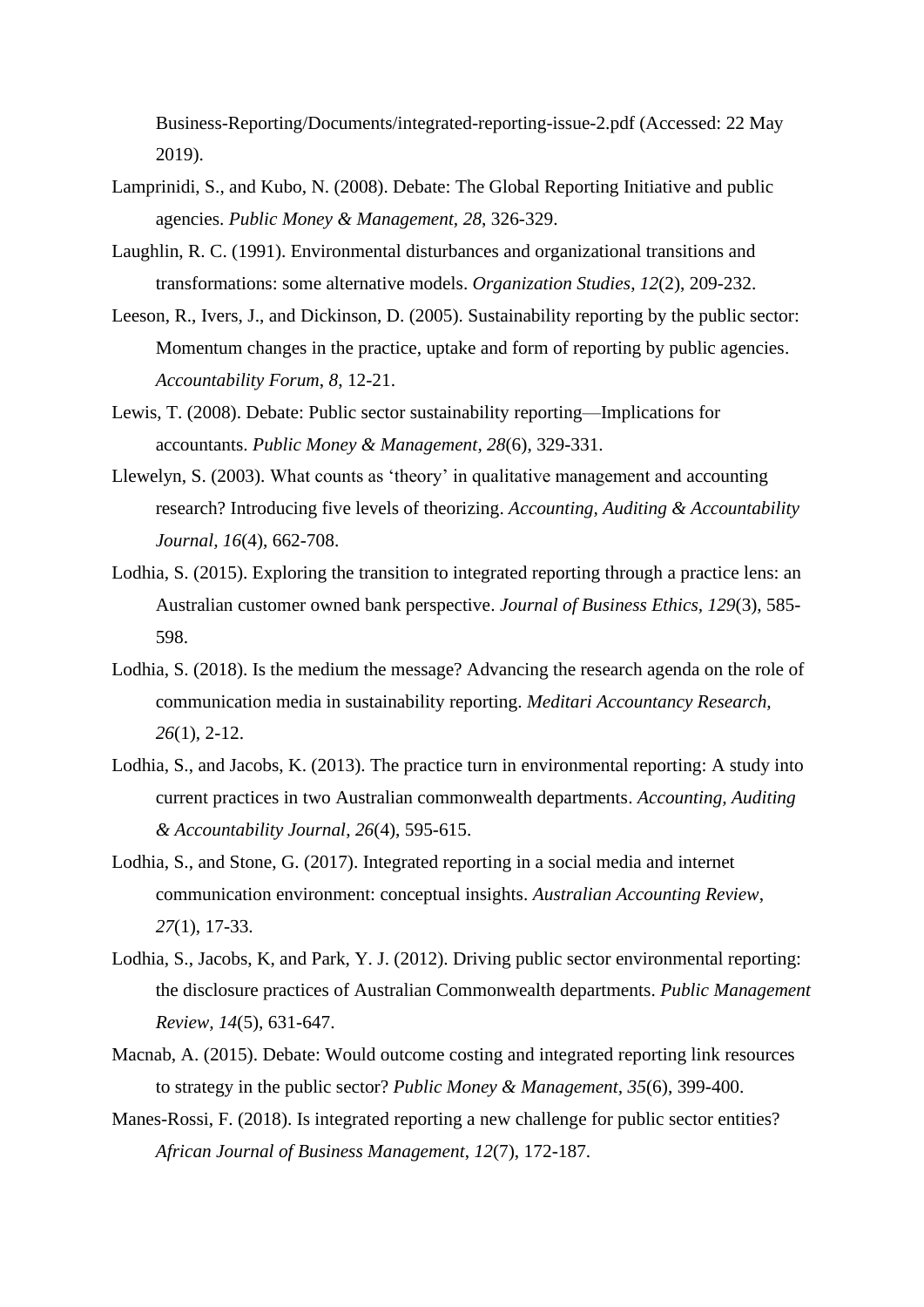- Manes-Rossi, F., and Orelli. R. L. (2019). New frontiers for local government reporting: learning by pioneers. In M. S. Chiucchi, and P. Demartini (Eds.), *Qualitative research in intangibles, intellectual capital and integrated reporting practices: Opportunities, criticalities and future perspectives* (pp. 13-40). Roma, Marzo: RomaTre Press.
- Marcuccio, M., and Steccolini, I. (2005). Social and environmental reporting in local authorities: a new Italian fashion? *Public Management Review, 7*(2), 155-176.
- Marx, B., and Van-Dyk, V. (2011). Sustainability reporting at large public sector entities in South Africa. *South African Journal of Accounting Research*, *25*(1), 103-127.
- Milne, M. J, and Gray, R. H. (2014). W(h)ither Ecology? The Triple Bottom Line, the Global Reporting Initiative, and Corporate Sustainability Reporting. *Journal of Business Ethics, 118*(1), 13-29.
- Montecalvo, M., Farneti, F, and de Villiers, C. (2018). The potential of integrated reporting to enhance sustainability reporting in the public sector. *Public Money & Management*, *38*(5), 365-374.
- Oprisor, T., Tudor, A. T., and Silvia, N. C. (2016). The integrated reporting system: a new accountability enhancement tool for public sector entities. *Audit financiar, 7*(139), 749- 762.
- Organisation for Economic Cooperation and Development (OECD). (2001). *Sustainable Development: Critical Issues*. Paris: OECD Publishing.
- PricewaterhouseCoopers (PwC). (2015). Implementing integrated reporting. Available at: https://www.pwc.com/gx/en/auditservices/publications/assets/pw c-ir-practicalguide.pdf (Accessed: 22 May 2019).
- Rika, N., and Jacobs, K. (2019). Reputational risk and environmental performance auditing: A study in the Australian commonwealth public sector. *Financial Accountability & Management, 35*(2), 182-198.
- Rinaldi, L., Unerman, J., and de Villiers, C. (2018). Evaluating the integrated reporting journey: insights, gaps and agendas for future research. *Accounting, Auditing & Accountability Journal*, *31*(5), 1294-1318.
- Schaltegger, S., Bennett, M., and Burritt, R. (2006). Sustainability accounting and reporting: Development, linkages and reflection-An introduction. In S. Schaltegger, M. Bennett, and R. Burritt (Eds.), *Sustainability Accounting and Reporting* (pp. 1-33). Dordrecht, The Netherlands: Springer.
- Stubbs, W., and Higgins, C. (2014). Integrated reporting and internal mechanisms of change. *Accounting, Auditing and Accountability Journal, 27*(7), 1068-1089.